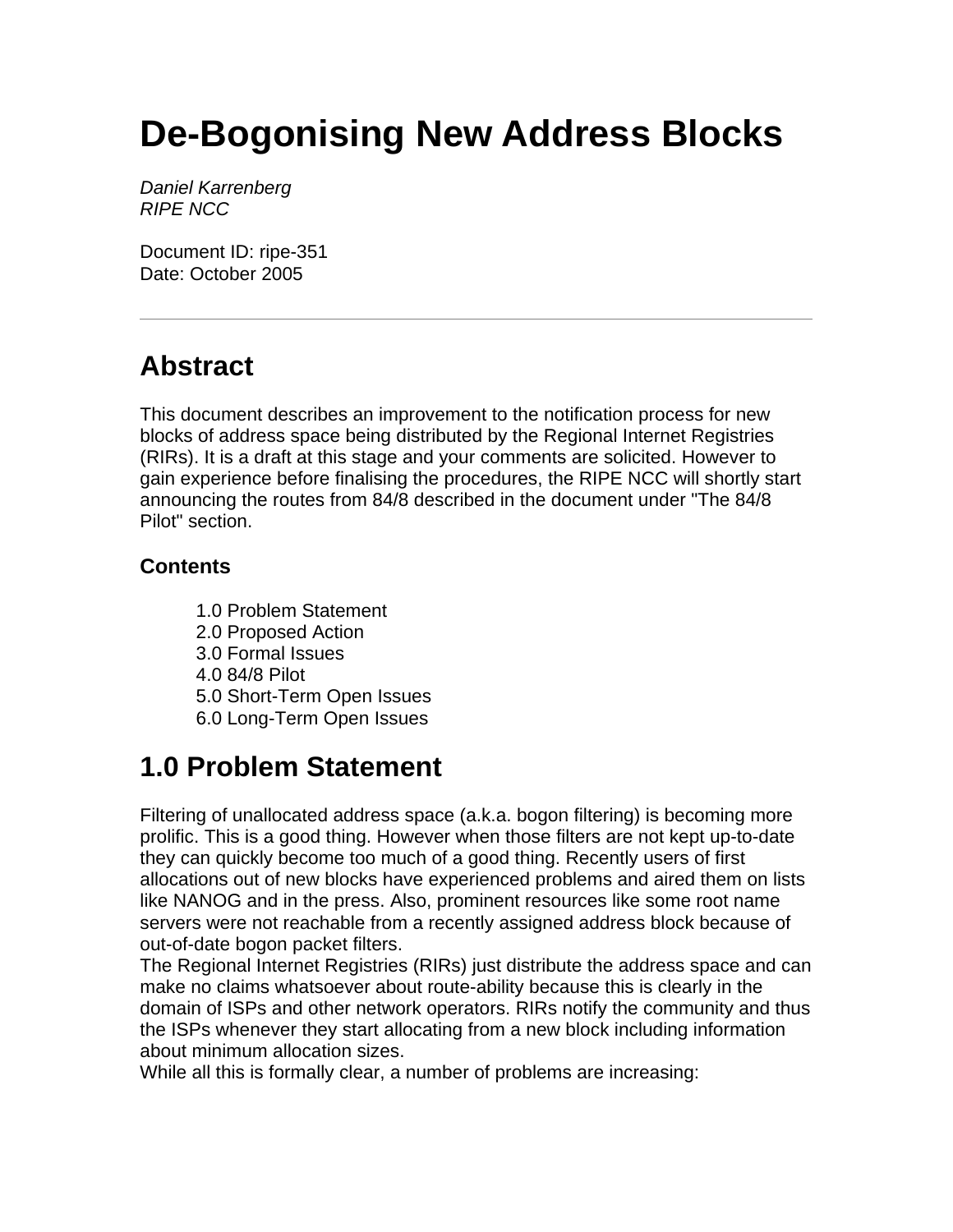- ISPs and their customers get frustrated about reachability problems.
- RIRs get some of the blame and in the long run there will be reluctance to accept addresses from new blocks and pressure to announce usage of blocks much earlier before actual allocations.

### **2.0 Proposed Action**

RIRs should improve their notification to the community. To do this we propose to actively announce some "pilot" prefixes from new blocks before making allocations from those blocks. The "reach" of these announcements can then be determined by analysing routing data observed on the Internet: the distribution of routes to the pilot prefixes can be compared with the distribution of regular production prefixes; significant differences can be analysed to determine ISPs that are still filtering routing announcements from the new block. The RIRs can then try to notify these ISPs specifically.

Also the reachability of some prominent resources, like root name servers from the pilot prefixes, can be tested and operators of these resources can be notified if problems are detected.

Announcement of pilot prefixes will be stopped as soon as real production prefixes get announced from the new block. Routing data about these production prefixes can then be used to pinpoint any remaining issues. The address space of the pilot prefixes can later be allocated for production as usual.

This has met with general approval from the RIPE NCC services WG at the RIPE 47 meeting (See agenda point I).

We also solicit feedback from ISPs and other network operators on the period of advance notification they need before new (/8) blocks of address space are being used in production.

# **3.0 Formal Issues**

RIRs have to be careful that this is not regarded as a "guarantee of route-ability". It is rather a continuation of the ISP notification programme using different means. In other words: RIRs now try to individually notify ISPs who have not reacted to the general notification. The decision whether to accept or relay routing information about specific prefixes or whether to block specific traffic remains fully with the network operators.

### **4.0 84/8 Pilot**

The RIPE NCC has assets in place to start this very quickly for 84/8 which is already declared as being legitimately allocated, non-bogon address space. We already operate routing beacons. One of these can easily be modified to announce parts of a new address block as soon as it is received from IANA. This